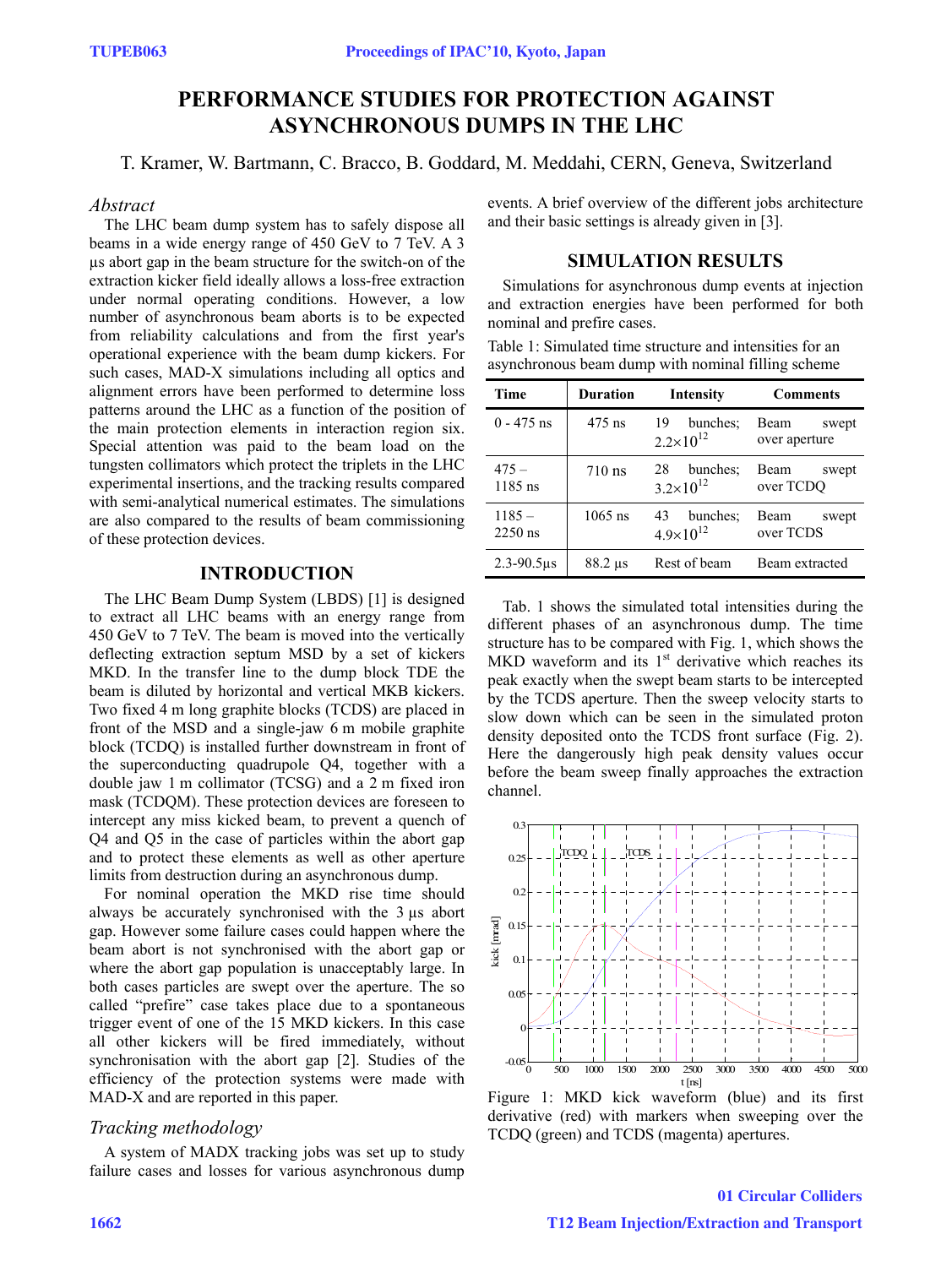

Figure 2: Particle density in  $p+$  / mm2 for a beam sweep over the TCDSA front surface, 7 TeV.

#### *Missing MKD cases*

Fig. 3 shows a 7 TeV sweep with three missing MKD magnets. The extracted beam now impacts the inner TCDS aperture with parts of it intercepted by the TCDS graphite. The actual proton density on the TCDS edge depends strongly on the IR6 optics conditions and the circulating beam orbit. The worst case simulation showed densities of up to  $2.5 \times 10^{14}$  p+/mm<sup>2</sup> which is 50 times above the design load of the TCDS and would clearly damage the TCDS.



Figure 3: Beam sweep over the TCDS Aperture for 7 TeV and three missing kickers. Particles within the abort gap are indicated in red.

Simulations with only 2 missing kickers at 7 TeV showed no sign of losses over all orbit seeds; however, the beam is very close to the TCDS surface so that losses from the outer beam halo will be seen there. As the beam size is much bigger at injection energy only the case with one missing kicker can be confirmed as loss-free, as per design.

Another very special case was investigated as well: a trigger of one MKD magnet with a total retrigger failure for the other magnets. Fig. 4 shows the losses in IR7 and on the IP tungsten collimators for different TCDQ settings. Losses start to increase dramatically from the 8 sigma setting onwards as the sweep velocity for one MKD only is slower and thus more particles propagate

### into the ring. However these figures have to be used carefully as the TCDQ intercepts most of the beam and so sees intensities far above its design load. Thus it is expected that the TCDQ, TCSG and TCDQM are punched through and that undiluted parts of the beam will hit downstream aperture restrictions (possibly Q4, collimators). The total load for the collimation could thus increase substantially.



Figure 4: Losses for the TCTH and TCLA collimators for the 1 MKD case, 7 TeV, 10 orbit seeds.

#### *7 TeV prefire*

Fig. 5 shows the loss pattern for an asynchronous dump at 7 TeV triggered due to a prefire event. All losses are seen on collimators mainly in IR6 and 7 but also on the TCT's in IR 1 and 2, even for nominal 8 σ TCDQ settings. This was a rather surprising result which can be explained by the phase advance deviation from 90° between the kickers and the TCDQ as well as the actual beam size which allows also transmission of particles with px different than zero. The TCDQ settings need to be tighter for such circumstances, since particles with an offset, a certain px and a phase advance different from 90° can potentially reach the TCTs at nominal TCDQ settings.



Figure 5: Loss patern for an asynchrounous dump at 7 TeV, prefire case, and TCDQ at  $8\sigma$ .

#### *Variation of Q4 & MSD strength*

The Q4 strength was varied separately in simulations between 45% and 145% of the nominal value, for an energy of 450 GeV where the beam size is largest. Beam losses on the TCDS/MSD are plotted in Fig. 6 as a function of the Q4 strength. Losses begin to occur at an error of about minus 6% and plus 25%.

### 01 Circular Colliders

#### T12 Beam Injection/Extraction and Transport 1663